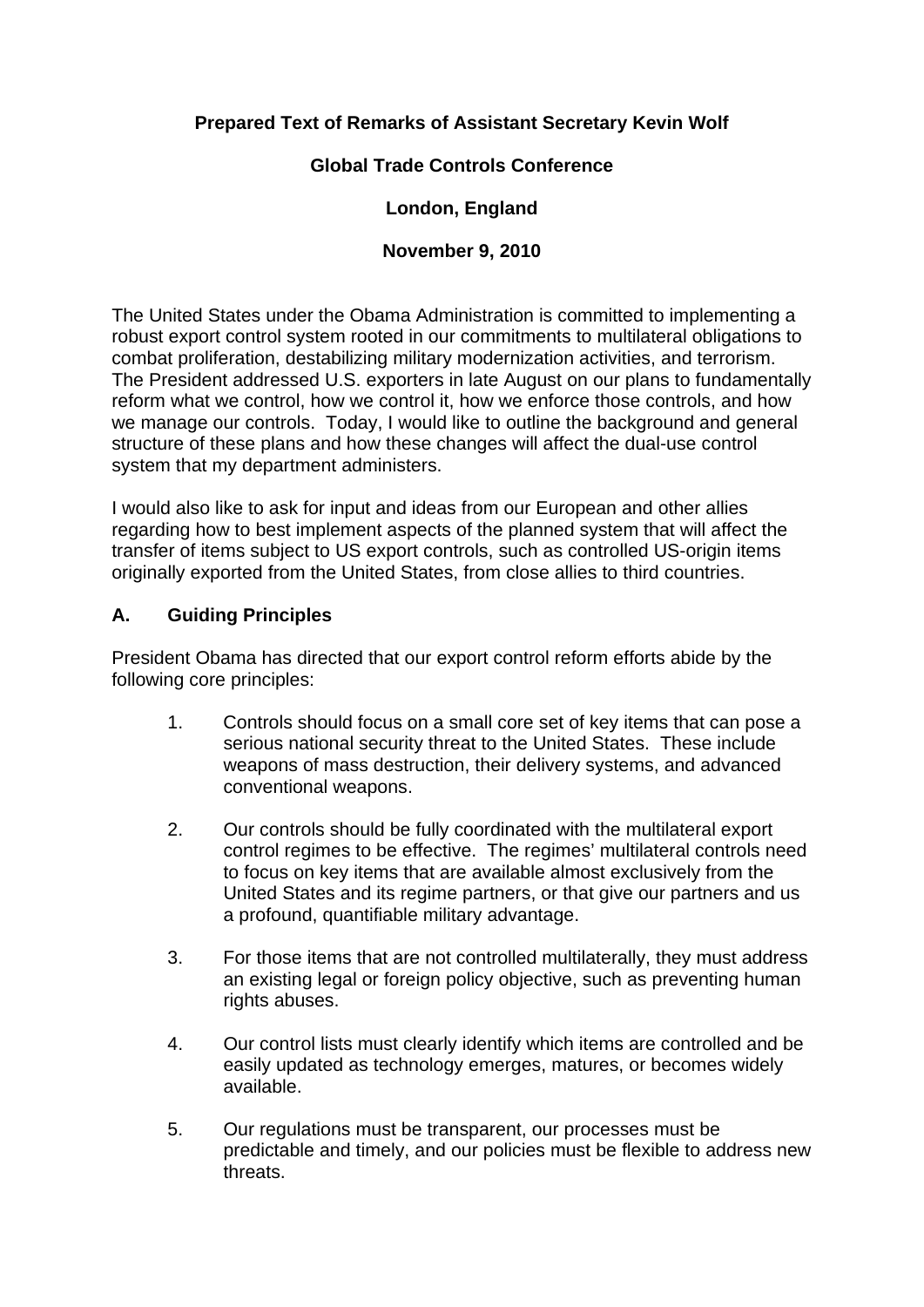- 6. Our enforcement capabilities must be enhanced to address noncompliance and increase our capacity to interdict unapproved transfers.
- 7. Our controls must take into consideration counterterrorism policy and the need to export items that support homeland security priorities, such as enabling foreign countries' access to robust personal screening machines at airports.

As Secretary of Commerce Gary Locke recently stated, "We must have an export control system that can ensure both national security and economic prosperity. Yet, while we currently have one of the world's most stringent export control systems, it's not necessarily the world's most effective and efficient. Our current export control system has its roots in the Cold War-era, when it was in every Western country's security and economic interest to keep dual-use and military technologies away from a well-defined bloc of adversarial nations. But we no longer live in that bi-polar world."

#### **B. National Security Objective**

At the core of the overall effort is the implementation of an effective export control system, which has the singular objective of protecting U.S. national security. This means military security -- first and foremost -- and my colleagues Tony Aldwell and Bob Kovac will focus their remarks on how reforming our export control system is vital to our national security interests from a Department of Defense and a Department of State perspective. Mr. Kovac will also address several defense trade issues and defense-trade reform-specific issues in his remarks. But national security is not limited to military security.

As General James Jones, the President's then National Security Advisor, has said, "The future of the United States' national security in the 21st century is our competitiveness." And as our Secretary of Defense, Robert Gates, said in a speech on export control reform, our "system has the effect of discouraging exporters from approaching the process as intended. Multinational companies can move production offshore, eroding our defense industrial base [and] undermining our control regimes in the process. . . ." He went on to say that our current system "incentivize[s] more creative circumvention strategies – on the part of the foreign companies, as well as countries that do not have our best interests at heart."

Our reform effort includes consideration of our close allies. Secretary Gates, for example, also stated that the "U.S. Government reviews tens of thousands of license applications for export to EU and NATO countries. In well over 95 percent of these cases, we say 'yes' to the export. Additionally, many parts and components of a major piece of defense equipment – such as combat vehicles or aircraft – require their own export licenses. It makes little sense to use the same lengthy process to control the export of every latch, wire, and lug nut for a piece of equipment like the F-16, when we have already approved the export of the whole aircraft. In short, the time for change is long overdue if the application of controls on key items and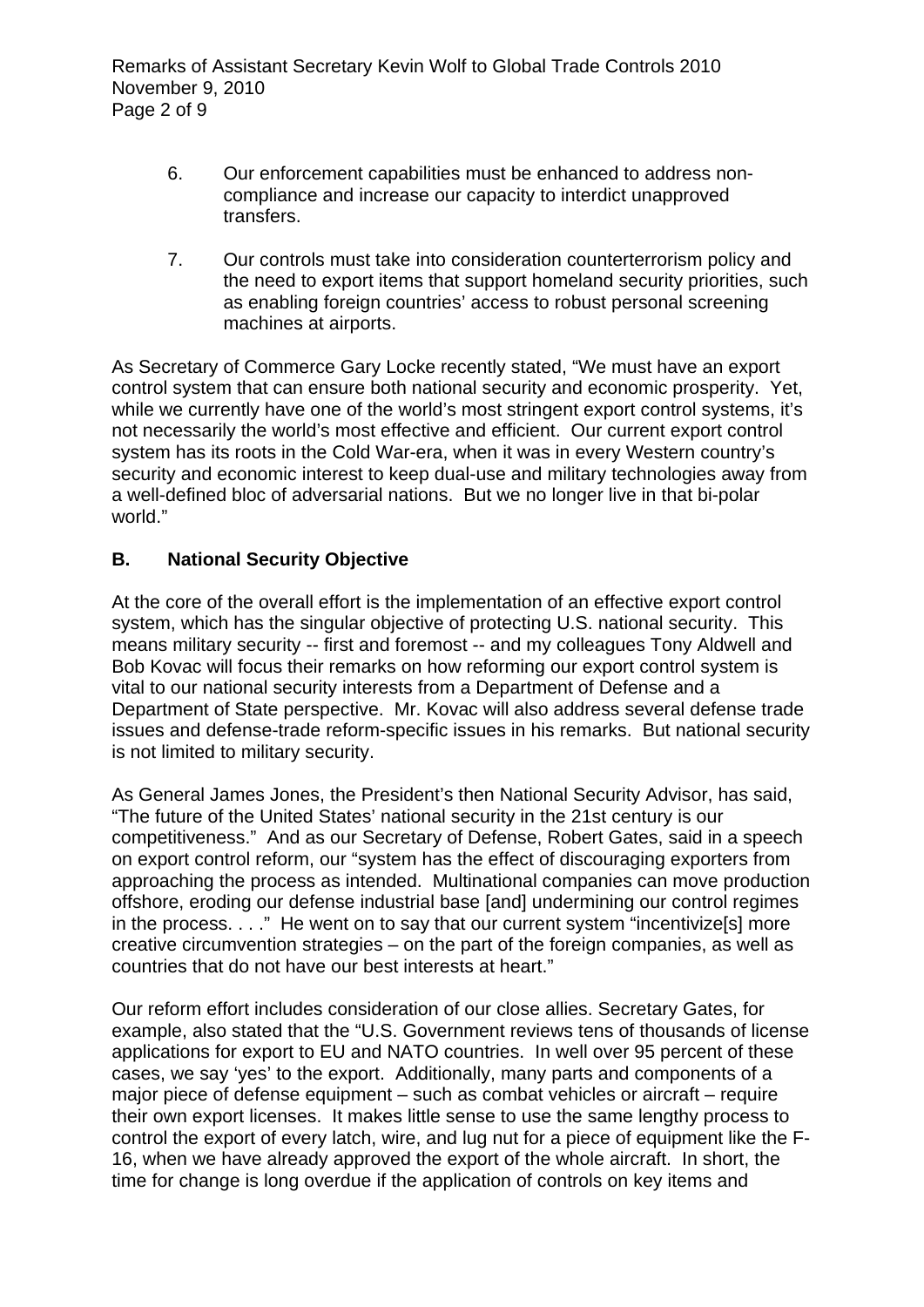Remarks of Assistant Secretary Kevin Wolf to Global Trade Controls 2010 November 9, 2010 Page 3 of 9

technologies is to have any meaning, we need a system that dispenses with 95 percent of 'easy' cases and lets us concentrate our resources on the remaining 5 percent. By doing so, we will be better able to monitor and enforce controls on technology transfers with real security implications while helping to speed the provision of equipment to allies and partners who fight alongside us in coalition operations."

By the way, copies of the these speeches – as well those of President Obama, Secretary of Commerce Gary Locke, Under Secretary Hirschhorn, and me – are on our website at [www.bis.doc.gov](http://www.bis.doc.gov/). I encourage you to read them if you want more detail behind and information about the direction of the export control reform effort.

## **C. Reform Plan in General**

The President has announced a four-part effort to address current deficiencies to enhance our national security. These four "singularities" involve the creation of a single control list administered by a single license agency using a single information technology platform that is enforced by a single export enforcement coordination agency. While Congressional action will be needed to create the structural elements of the four singularities, the fundamental reforms necessary to transition to this system can be achieved through executive action without legislation. In particular, this includes restructuring the U.S. Munitions List (USML) and Commerce Control List (CCL) to focus on the small core set of key items that can pose a serious national security threat to the United States and enhanced compliance initiatives associated with such controls. This is part of what Defense Secretary Gates has called putting up a "higher fence around a smaller yard."

The first step the Administration has taken in this regard is to establish new criteria for determining which items need to be controlled. The control list criteria are based on transparent rules, which will reduce the uncertainty faced by our allies, U.S. industry, and its foreign partners, and will allow the government to more effectively target enforcement activities. Applying the criteria, the U.S. Munitions List and the Commerce Control List will each be split into three tiers:

- 1. Items in Tier 1 are those that provide a critical military or intelligence advantage to the United States and are available almost exclusively from the United States, or items that are a weapon of mass destruction.
- 2. Items in Tier 2 are those that provide a substantial military or intelligence advantage to the United States and are available almost exclusively from our multilateral partners and allies.
- 3. Items in Tier 3 are those that provide a significant military or intelligence advantage but are available more broadly.

This flexible construct will improve the nation's national security and permit the government to adjust controls in a timely manner over a product's life cycle in order to keep lists targeted and up-to-date based on the maturity and sensitivity of an item. Those items in the lowest tier will be ripe for review by multilateral regimes to ensure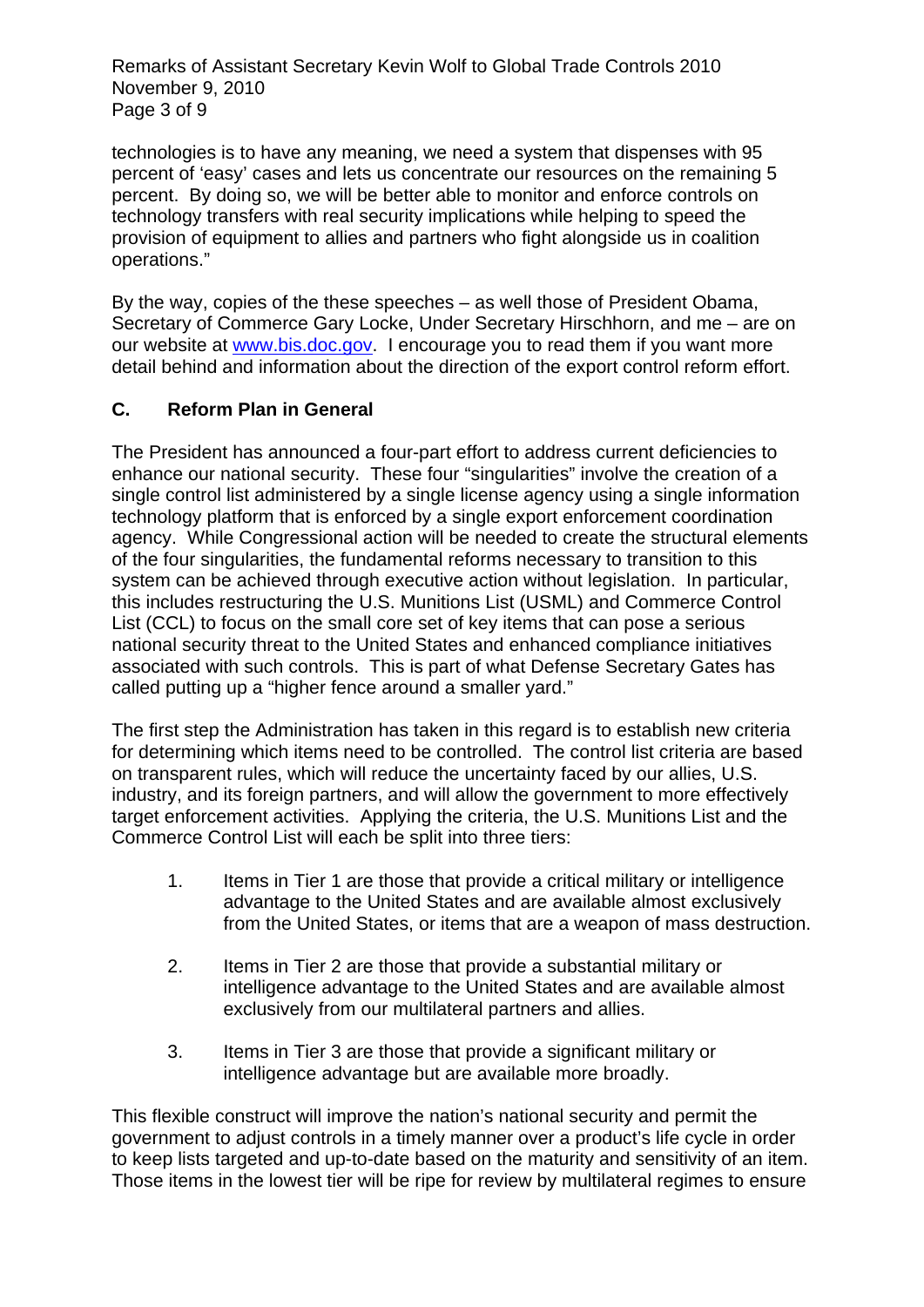Remarks of Assistant Secretary Kevin Wolf to Global Trade Controls 2010 November 9, 2010 Page 4 of 9

that our international control lists keep pace with technological change and foreign availability.

Just as importantly, we will use our new criteria to identify unilaterally controlled items that warrant multilateral control. This is especially true with emerging technologies and we are creating "holding" export control classification numbers (ECCNs) on the CCL to ensure we can swiftly impose controls on new technologies that do not currently fit into an existing entry.

Before the lists can be tiered, however, they must be clear about what they control. The Commerce Control List generally controls items based on technical parameters. Items not meeting a specified threshold are not subject to control. There typically is no corresponding technical basis for determining when an item – particularly parts or components – is subject to the U.S. Munitions List. Instead, the USML relies heavily on the concept of "design intent," even where the function of an item may not be uniquely or inherently military.

Our system will make clear when an item, regardless of the intent of its designers, is subject to control. Accordingly, we are restructuring the USML and, where necessary, the CCL, to create "positive lists" of controlled items. A "positive list" is a list that describes controlled items using objective criteria such as horsepower, microns, wavelength, speed, accuracy, hertz or other precise descriptions rather than broad, open-ended, subjective, catch-all, or design intent-based criteria.

What this means to exporters in the United States and reexporters outside the United States is that both the USML and CCL will be revised to more clearly identify which items are controlled where. Just as the Commerce regulations specify by performance standards whether an item is listed or not, the new positive USML in conjunction with the CCL will specify whether an item is subject to one set of regulations or the other. Where an item is listed in both sets of regulations, performance parameters will distinguish between the two.

The following is a brief description of the process.

- 1. The first step is to decide what items really require control under the International Traffic in Arms Regulations. In general terms, only those items that have exclusive or predominant government or military use and provide at least a significant military or intelligence advantage to the United States will be retained. For example, there is no civil use for depth charges or torpedoes; they will be retained on the USML. Alternatively, while some diesel engines clearly have a military utility, very few are predominantly or exclusively used by governments or militaries; as a result, most will move to the CCL.
- 2. Once these items are identified, experts will then establish objective, positive control lists consistent with the three-tiered criteria. This includes specifying the specific parts and components that are subject to ITAR control. The focus for parts and components will be on those that have significant, inherent military or intelligence applicability as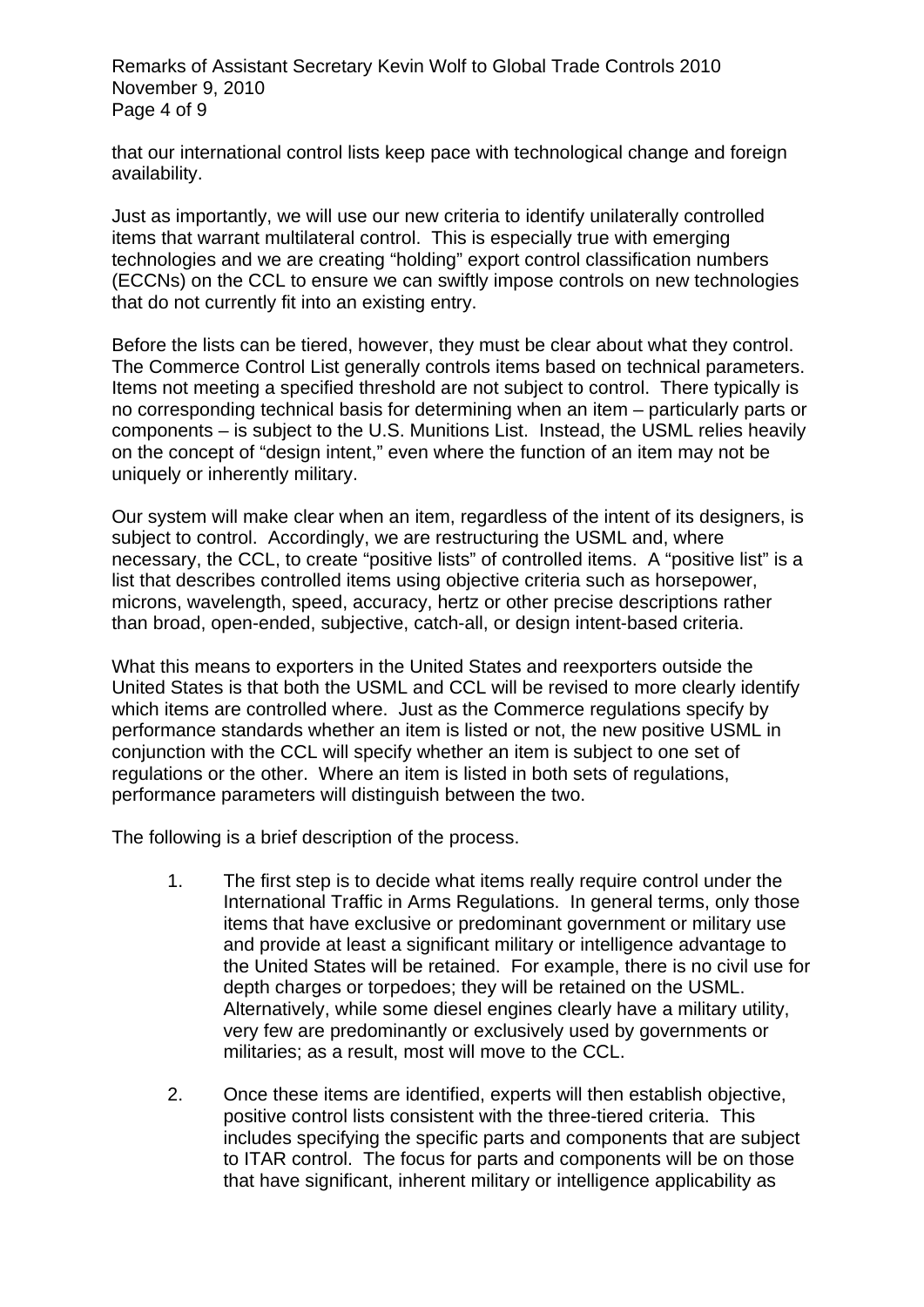Remarks of Assistant Secretary Kevin Wolf to Global Trade Controls 2010 November 9, 2010 Page 5 of 9

> opposed to essentially civilian items whose form or fit have been altered to fit into a military end-item. Indeed, when revising the lists of defense articles, the review teams must abide by various guidelines, one of which is that revised USML categories must not contain any (a) catch-all controls for generic "parts," "components," "accessories," "attachments," or "end-items" or (b) other types of controls for specific types of defense articles because, for example, they were "specifically designed or modified" for a defense article.

- 3. Those items not meeting the munitions list standard will be transferred to the Department of Commerce after appropriate congressional notification to determine which, if any, controls need to be applied. If a control does need to be maintained, a similar objective standard will be established on the Commerce Control List. If no existing export control classification number exists, we will use our "holding ECCN" concept to control an item until a new one is developed so that no formerly USML items being transferred to the CCL inadvertently are decontrolled.
- 4. To test this methodology, we are turning Category VII of the USML into a positive list of tanks, military vehicles, and elements of such goods that warrant control as defense articles. The results, as the White House has reported, have been excellent. Of the 12,000 Category VII items licensed by the Department of State last year, roughly 74% will likely eventually become subject to the Commerce Department's export control regulations – the Export Administration Regulations (EAR), which are often referred to as the "dual-use" regulations. We're still working on which will be identified on the EAR's Commerce Control List at some level of control and which will drop down to EAR99 status. We are now moving onto other categories, starting with those pertaining to spacecraft.

So to sum up, agencies will revise the USML and the CCL so that they:

- 1. Are "tiered" consistent with the three-tiered criteria the U.S. Government has established to distinguish the types of items that should be controlled at different levels for different types of destinations, end-uses, and end-users;
- 2. Create a "bright line" between the two lists to clarify jurisdictional determinations and reduce government and industry uncertainty about whether particular items are subject to the jurisdiction of the ITAR or the EAR; and
- 3. Are structurally "aligned" so that they later can be combined into a single list of controlled items when the single licensing agency is created.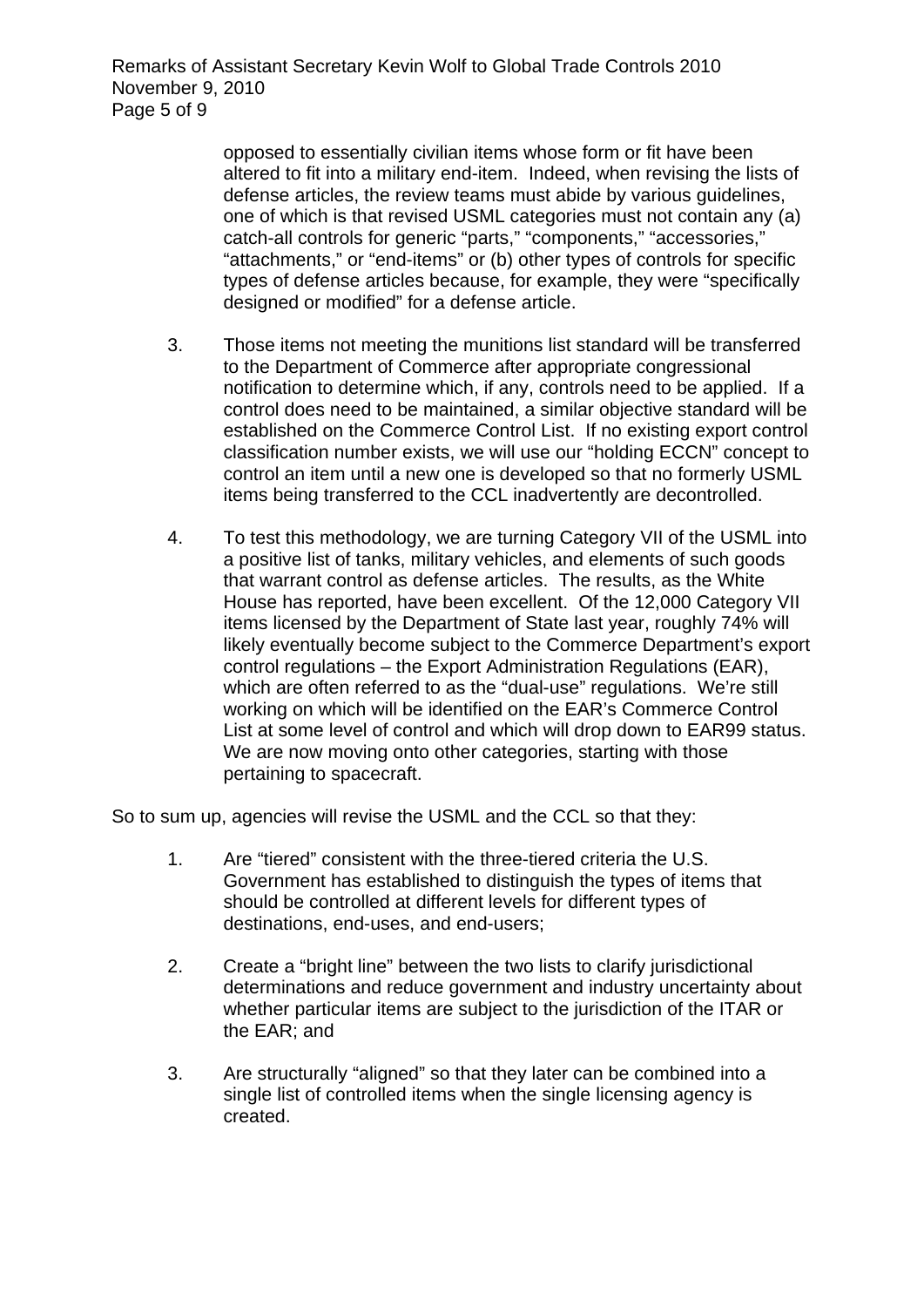Remarks of Assistant Secretary Kevin Wolf to Global Trade Controls 2010 November 9, 2010 Page 6 of 9

With respect to the "bright line" comment. I want to reiterate that the U.S. Government is committed to creating a clear jurisdictional "bright line" because exporters, U.S. Government officials, and foreign parties cannot always easily and consistently determine whether many types of commodities, technologies, and software – and directly related services – are subject to the ITAR or the EAR. This has huge practical impacts on the licensing obligations associated with any particular export – or reexport from one third country to another.

The creation of an aligned, positive, "bright line" is also a vital interim step in the U.S. Government's plan to have, by the end of Phase III, the single list of controlled items that is divided into three tiers and administered by a single licensing agency under a single set of export control regulations. The interim "bright line" is necessary because the structures of the USML and the CCL are significantly different, as I noted earlier.

This task of translating subjective judgments into objective criteria is the key to the success of the entire tiered, positive list review and revision effort.

Once this process is complete, a corresponding licensing policy will be assigned to it to focus agency reviews on the most sensitive items. A license will generally be required for items in the highest tier to all destinations. Many of the items in the second tier will be authorized for export to multilateral partners and allies under license exemptions or general authorizations. For less sensitive items, a license will not be required more broadly.

The U.S. Government also will continue our sanctions programs directed toward specific countries, particularly Iran, most of Sudan, Cuba, North Korea, and Syria. The U.S. Government also has no plans to change its prohibitions on the export of munitions list items to China or certain dual-use items for military end-use in China.

The Department of Commerce will implement the new licensing policies in the EAR by creating a new License Exception that will authorize the export and re-export of EAR-controlled items to specified destinations without an individual validated license. The details of precisely which countries will be fixed to which of the tiers are still being worked out.

The primary reason for adopting a License Exception as the method for implementing the new licensing policies is that the use of License Exceptions in the EAR can easily be made conditional. That is, if an exporter wants to export an item without a license under the scope of a License Exception, there are additional steps and obligations pertaining to the export. The new License Exception will thus be a vehicle for implementing some of the "higher fences" aspects of export control reform. Specifically, we will expect more of foreign companies that benefit from these streamlined licensing policies. The more sensitive the item, the more intensive should be the controls.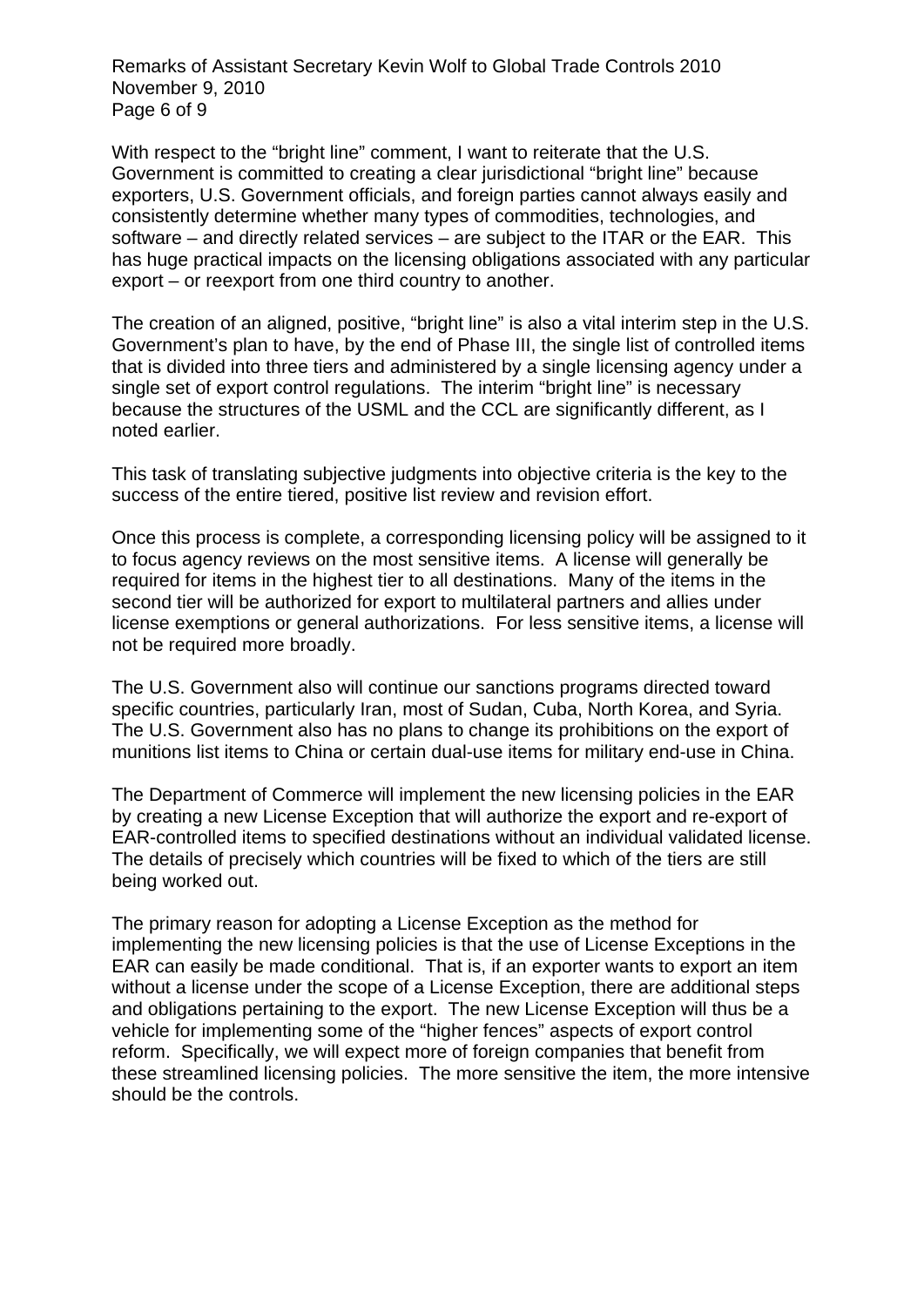Remarks of Assistant Secretary Kevin Wolf to Global Trade Controls 2010 November 9, 2010 Page 7 of 9

First and foremost, we will require, for example, a company in a country that is a close ally that receives an item without a license to obtain a license to reexport that item to a destination not eligible for license-free treatment. We also intend to impose new tracking requirements on such shipments so that importers are aware that they are dealing with a controlled item and must inform follow-on customers of the requirements. We believe this will assist foreign companies in complying with our export regulations.

Other "higher fences" may include more frequent end-use checks and audits, and may, in some instances, require identifying markings on items subject to reexport controls. We will do this in conjunction with U.S. exporters and their customers overseas, and I am committed to conducting robust domestic and international outreach to explain our new regulatory requirements.

Let me underscore that foreign government and industry involvement in the process is critical and I invite your comments on these proposals and how we can facilitate trade in controlled items in a secure manner with our allies.

Other initiatives that will lead to a more streamlined system will include (1) harmonizing definitions across all the export control regulations, (2) developing a single license application form that the Departments of Commerce, State, and Treasury will use, and (3) developing a single list of the entities and persons subject to sanctions by the Departments of Commerce, State, and Treasury.

The encryption rule that Commerce published in June exemplifies the second initiative -- rationalization. Its goal is to give us useful data about encryption products while providing a more efficient review process. This regulation demonstrates that it's possible to enhance national security while increasing the competitiveness of U.S. companies.

#### **D. Outreach**

Attendance at today's conference demonstrates the international community's abiding interest in compliance with U.S. export control rules. In addition to outreach publications, seminars, and one-on-one counseling, the Bureau in recent years has expanded its effort to include such cutting edge strategies as on-line training and webinars. Yet we need to spread the word even further -- particularly to those who may not even realize they're subject to controls.

Every exporter must classify its exports and should screen its customers against such lists as the Denied Persons List and the Entity List. Commerce has a responsibility to assist exporters and reexporters. To that end, we are mining Automated Export System data to identify exporters and foreign transaction parties of interest. We are working with other bureaus and agencies, and with such private sector entities as freight forwarders, to educate exporters. We are employing such outreach techniques as foreign language seminars and CommerceConnect.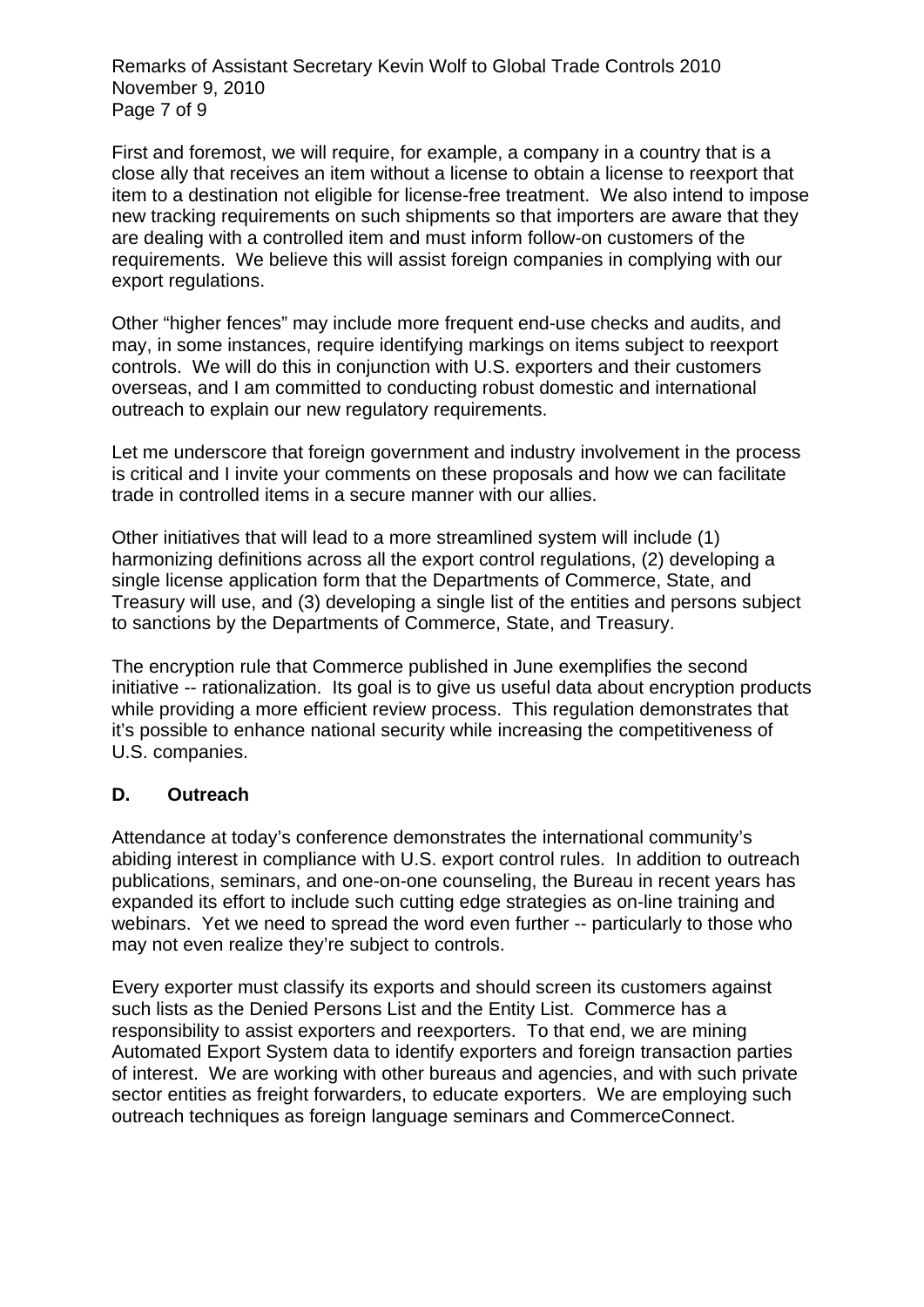Remarks of Assistant Secretary Kevin Wolf to Global Trade Controls 2010 November 9, 2010 Page 8 of 9

Moreover, we continue to work with the Census Bureau and Customs and Border Protection on new electronic tools to help exporters make timely and accurate submissions to our Automated Export System, which is the electronic clearinghouse for all exports from the United States. This will expedite the clearance of exports and facilitate our compliance reviews.

## **E. Enforcement**

Concurrently with licensing efficiencies and education efforts, enforcement will become an even higher priority. I already have discussed some actions we are taking to erect higher fences. Let me mention several additional enforcement initiatives.

The new Comprehensive Iran Sanctions, Accountability, and Divestment Act confers permanent law enforcement authorities on our export enforcement agents for the first time. This enhances our ability to deter and prosecute violators of the EAR.

To ensure coordination with other enforcement agencies, we participate in the National Export Enforcement Coordination Network. Working with colleagues from the Federal Bureau of Investigation, military security agencies, Immigration and Customs Enforcement, and the Intelligence Community, we are sharing information and leveraging resources. The President will soon issue an executive order making this coordination center permanent. The order mandates participation by all relevant law enforcement agencies and the intelligence community.

At the same time, we recognize that even companies who have good intentions, domestic and abroad, can make mistakes. We long have promoted the submission of voluntary self-disclosures (VSDs) in these and other instances. We view VSDs, along with internal compliance programs, as important mitigating factors. Given the volume of exports and reexports that are subject to the EAR, we must rely upon industry for the bulk of compliance. You are the front-line troops in that effort. You and your co-workers know your products, their end-uses, and your customer base.

These are the most critical aspects of export control reform in the short and medium term. We have a plan in place to upgrade our internal IT systems to make them more user-friendly for exporters and leverage the resources and information of agencies across the U.S. Government.

In addition, the Administration is preparing legislation that would combine the administrative enforcement and licensing activities of my Bureau of Industry and Security, the State Department's Directorate of Defense Trade Controls, and the Treasury Department's Office of Foreign Assets Control into an independent licensing agency. We will seek action on this legislation in the near future. It would also combine the enforcement functions of Commerce with those of Immigration and Customs Enforcement. We look forward to working with Congress on these important structural issues.